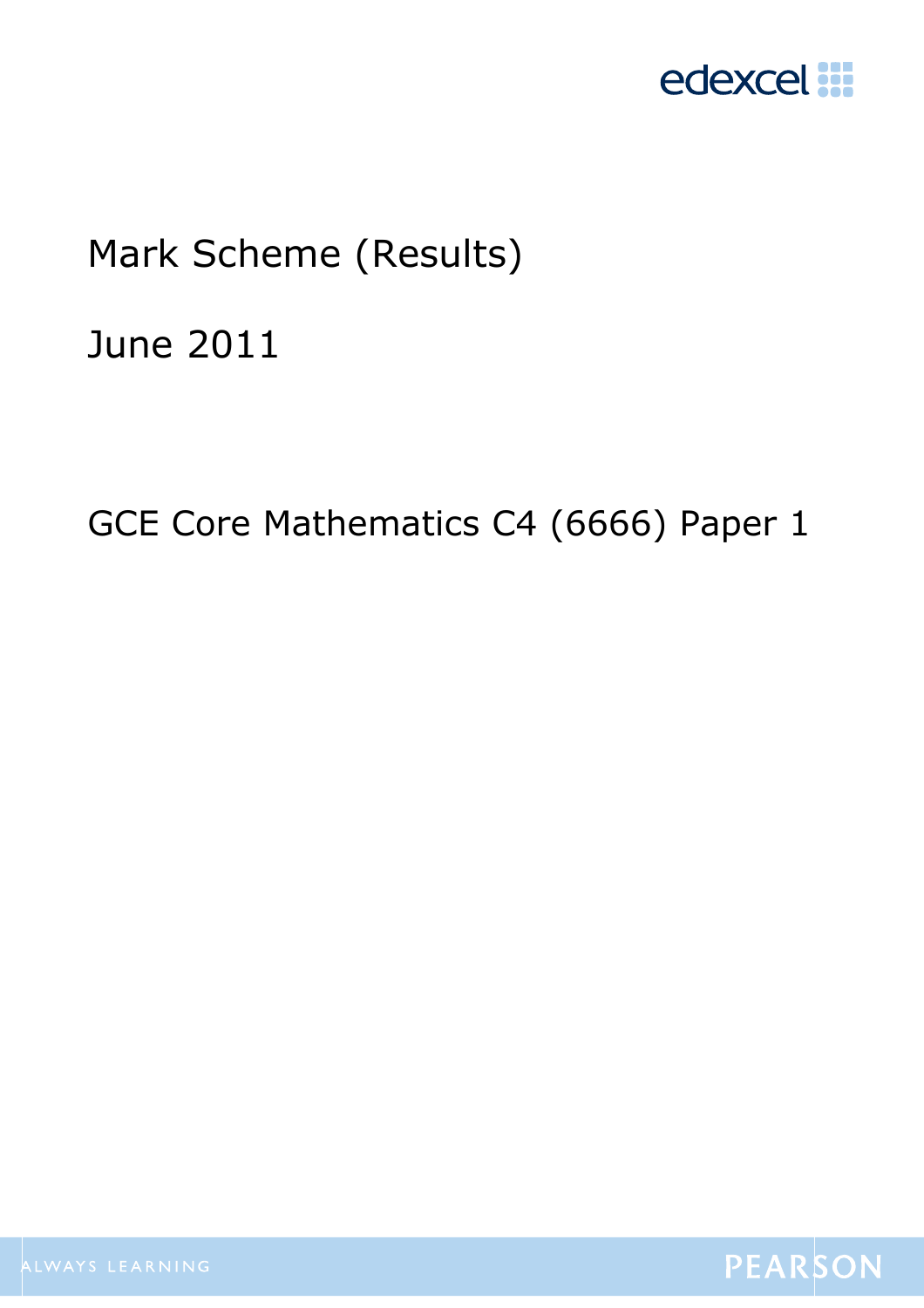Edexcel is one of the leading examining and awarding bodies in the UK and throughout the world. We provide a wide range of qualifications including academic, vocational, occupational and specific programmes for employers.

Through a network of UK and overseas offices, Edexcel's centres receive the support they need to help them deliver their education and training programmes to learners.

For further information, please call our GCE line on 0844 576 0025 or visit our website at www.edexcel.com.

If you have any subject specific questions about the content of this Mark Scheme that require the help of a subject specialist, you may find our **Ask The Expert** email service helpful.

Ask The Expert can be accessed online at the following link: http://www.edexcel.com/Aboutus/contact-us/

June 2011 Publications Code UA027663 All the material in this publication is copyright © Edexcel Ltd 2011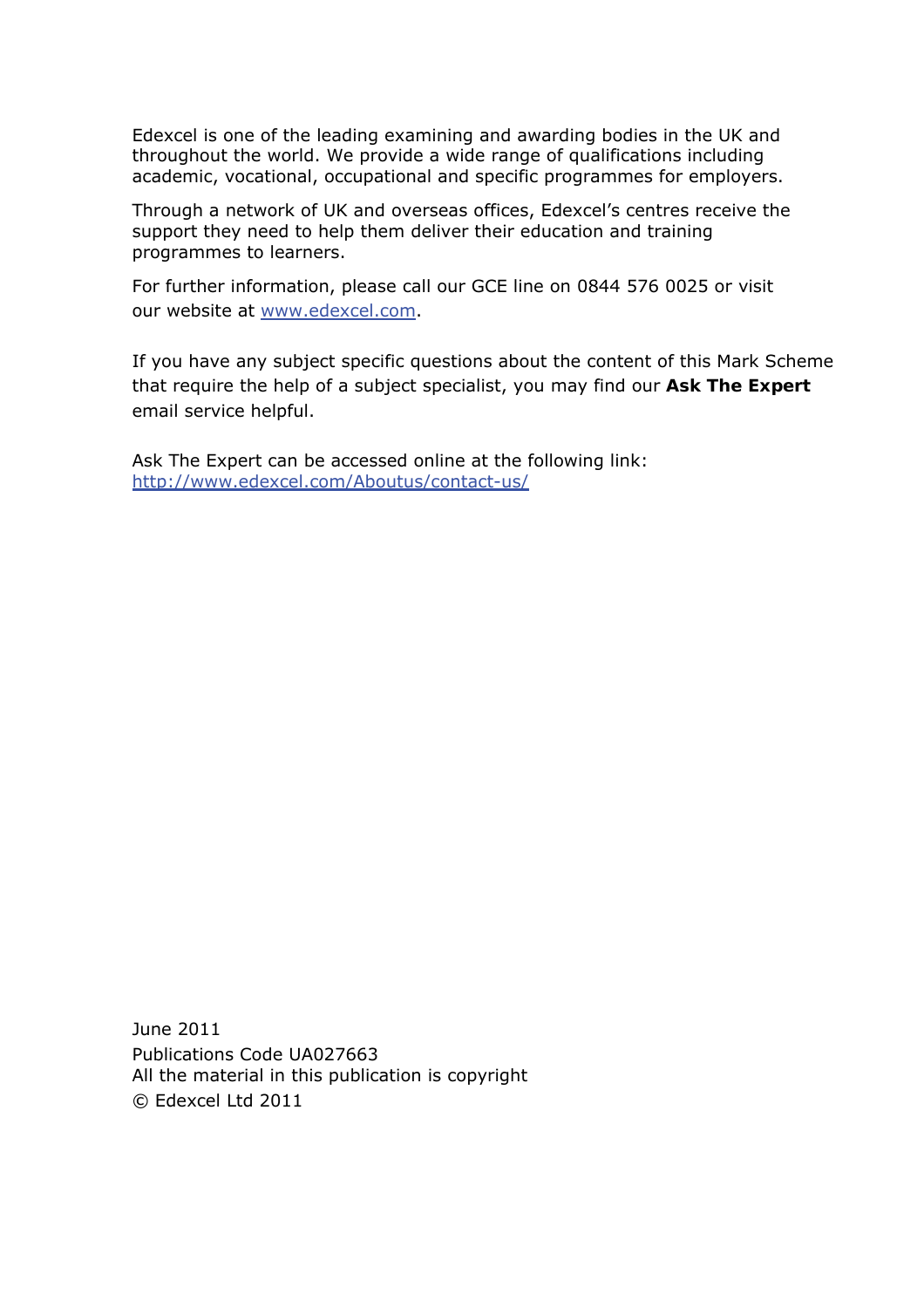

### **EDEXCEL GCE MATHEMATICS**

### **General Instructions for Marking**

- 1. The total number of marks for the paper is 75.
- 2. The Edexcel Mathematics mark schemes use the following types of marks:
	- M marks: method marks are awarded for 'knowing a method and attempting to apply it', unless otherwise indicated.
	- **A** marks: Accuracy marks can only be awarded if the relevant method (M) marks have been earned.
	- **B** marks are unconditional accuracy marks (independent of M marks)
	- Marks should not be subdivided.
- 3. Abbreviations

These are some of the traditional marking abbreviations that will appear in the mark schemes and can be used if you are using the annotation facility on ePEN.

- bod benefit of doubt
- ft follow through
- the symbol will be used for correct ft
- cao correct answer only
- cso correct solution only. There must be no errors in this part of the question to obtain this mark
- isw ignore subsequent working
- awrt answers which round to
- SC: special case
- oe or equivalent (and appropriate)
- dep dependent
- indep independent
- dp decimal places
- sf significant figures
- $\star$  The answer is printed on the paper
- $\Box$  The second mark is dependent on gaining the first mark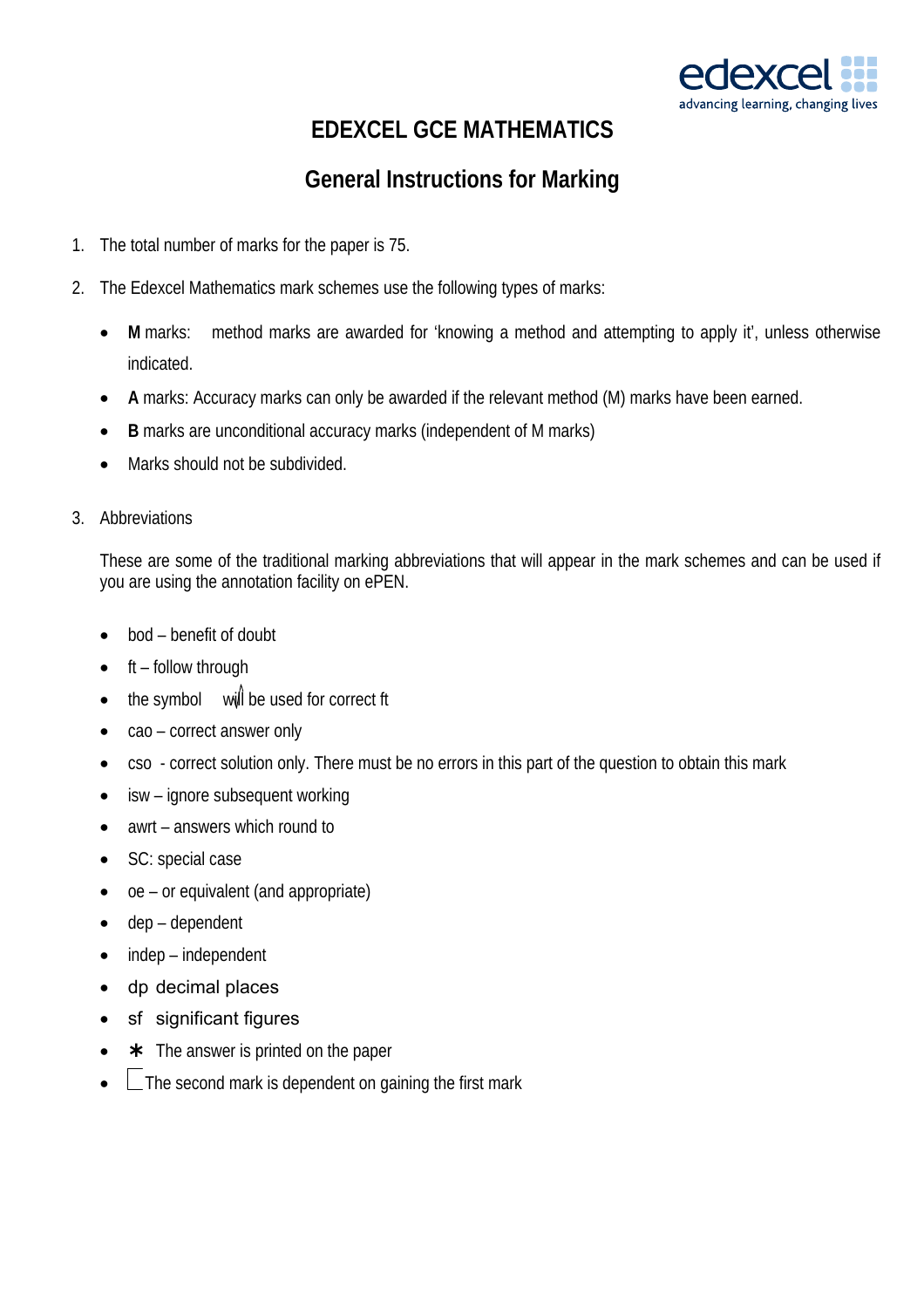# edexcel :::

| Question<br>Number | Scheme                      |                                                                                             | <b>Marks</b>         |                |       |
|--------------------|-----------------------------|---------------------------------------------------------------------------------------------|----------------------|----------------|-------|
| 1.                 |                             | $9x^{2} = A(x-1)(2x+1) + B(2x+1) + C(x-1)^{2}$                                              |                      | B <sub>1</sub> |       |
|                    | $x \rightarrow 1$           | $9 = 3B \implies B = 3$                                                                     |                      | M1             |       |
|                    |                             | $x \to -\frac{1}{2}$ $\qquad \frac{9}{4} = \left(-\frac{3}{2}\right)^2 C \Rightarrow C = 1$ | Any two of $A, B, C$ | A <sub>1</sub> |       |
|                    | $x^2$ terms                 | $9 = 2A + C \Rightarrow A = 4$                                                              | All three correct    | A <sub>1</sub> | (4)   |
|                    | Alternatives for finding A. |                                                                                             |                      |                | $[4]$ |
|                    | $\chi$ terms                | $0 = -A + 2B - 2C \Rightarrow A = 4$<br>Constant terms $0 = -A + B + C \implies A = 4$      |                      |                |       |

#### **June 2011 Core Mathematics C4 6666 Mark Scheme**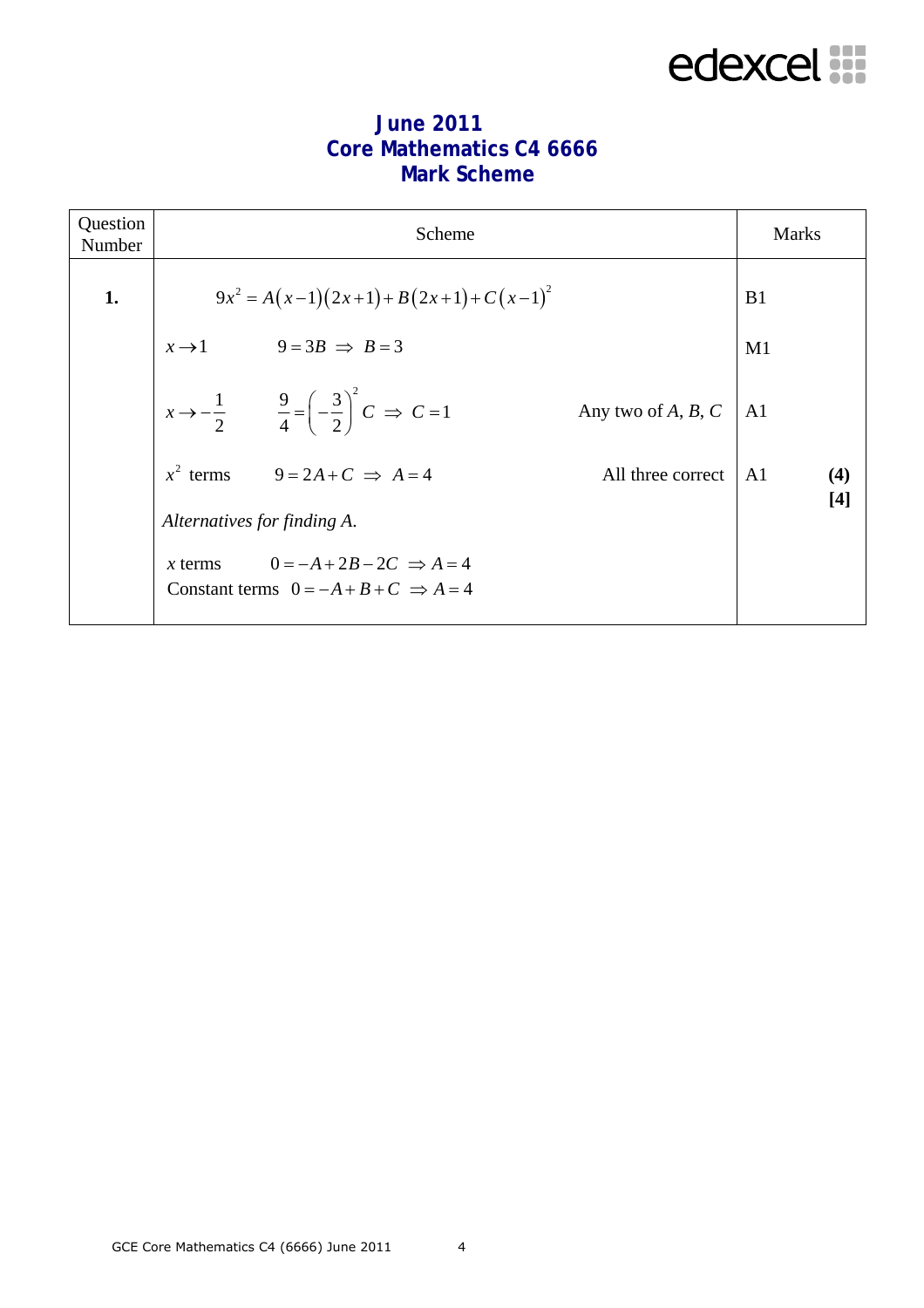| Question<br>Number | Scheme                                                                                                                                                                                                                                                                                                                                                                                                                                                                    | <b>Marks</b>                                                              |
|--------------------|---------------------------------------------------------------------------------------------------------------------------------------------------------------------------------------------------------------------------------------------------------------------------------------------------------------------------------------------------------------------------------------------------------------------------------------------------------------------------|---------------------------------------------------------------------------|
| 2.                 | $f(x) = (x + )^{-\frac{1}{2}}$<br>$3^{-1}$ , $\frac{1}{3}$ or $\frac{1}{9^{\frac{1}{2}}}$<br>$=9^{-\frac{1}{2}}$ (  + ) <sup>"</sup><br>$(1+ kx^2)^n = 1 + nkx^2 + $<br>$(1+ kx^2)^{-\frac{1}{2}} =  + \frac{(-\frac{1}{2})(-\frac{3}{2})}{2}(kx^2)^2$<br><i>n</i> not a natural number, $k \neq 1$<br>ft their $k \neq 1$<br>$\left(1+\frac{4}{9}x^2\right)^{-\frac{1}{2}}=1-\frac{2}{9}x^2+\frac{2}{27}x^4$<br>$f(x) = \frac{1}{3} - \frac{2}{27}x^2 + \frac{2}{81}x^4$ | M1<br>B1<br>M1<br>A1 ft<br>A <sub>1</sub><br>A <sub>1</sub><br>(6)<br>[6] |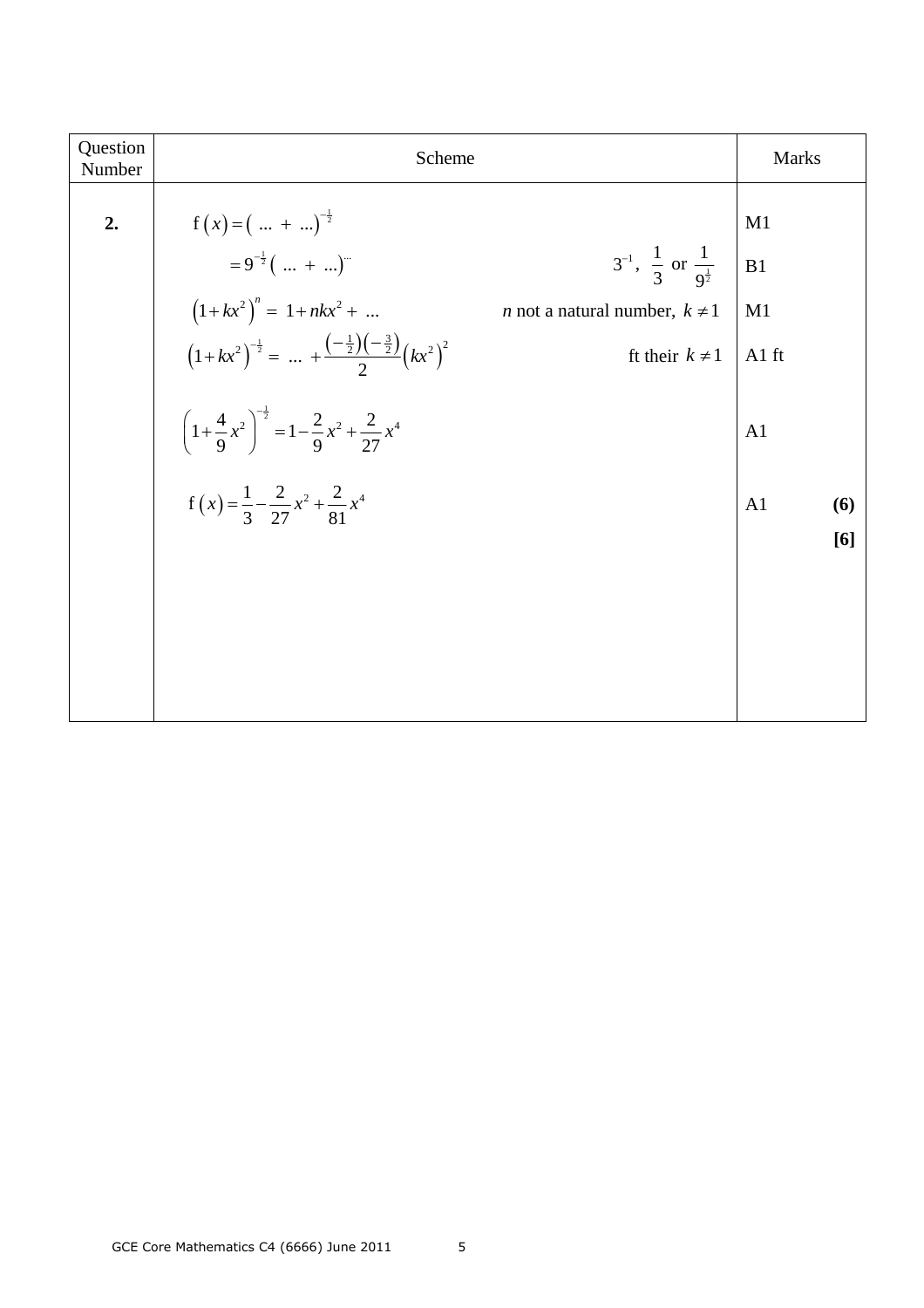| Question<br>Number | Scheme                                                                                                                                                         | Marks                 |
|--------------------|----------------------------------------------------------------------------------------------------------------------------------------------------------------|-----------------------|
| 3.                 | (a) $\frac{dV}{dh} = \frac{1}{2} \pi h - \pi h^2$<br>or equivalent $\left\lceil \right\rceil$ M1 A1                                                            |                       |
|                    | $rac{\pi}{25}$<br>At $h = 0.1$ , $\frac{dV}{dh} = \frac{1}{2}\pi (0.1) - \pi (0.1)^2 = 0.04\pi$                                                                | $M1$ A1<br>(4)        |
|                    | $\frac{dh}{dt} = \frac{dV}{dt} \div \frac{dV}{dh} = \frac{\pi}{800} \times \frac{1}{\frac{1}{2}\pi h - \pi h^2}$<br>or $\frac{\pi}{800}$ ÷ their (a) M1<br>(b) |                       |
|                    | At $h = 0.1$ , $\frac{dh}{dt} = \frac{\pi}{800} \times \frac{25}{\pi} = \frac{1}{32}$<br>awrt 0.031                                                            | A <sub>1</sub><br>(2) |
|                    |                                                                                                                                                                | [6]                   |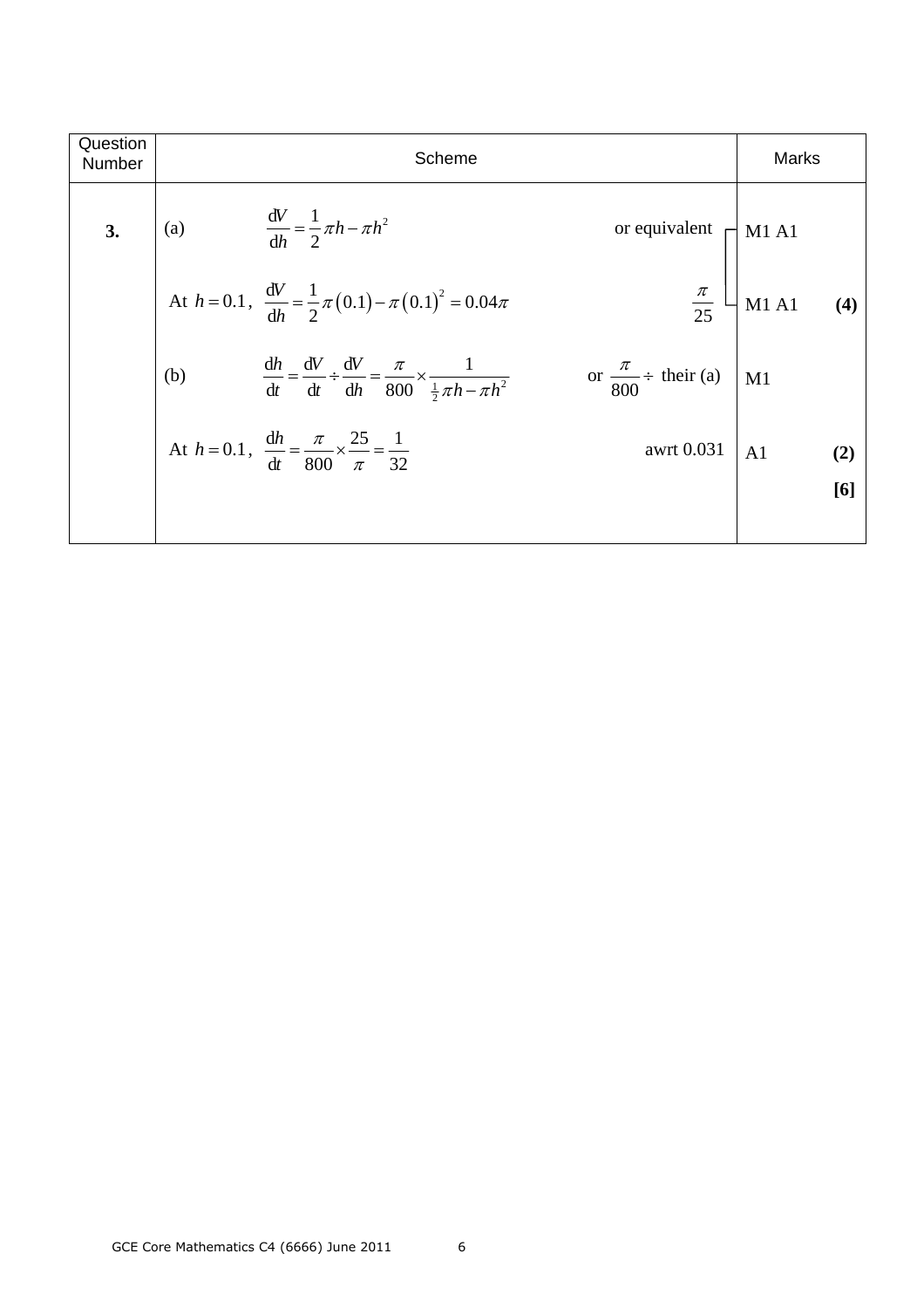| Question<br>Number | Scheme                                                                                                                                                                          | <b>Marks</b>   |               |
|--------------------|---------------------------------------------------------------------------------------------------------------------------------------------------------------------------------|----------------|---------------|
| 4.                 | (a) $0.0333, 1.3596$<br>awrt 0.0333,<br>1.3596                                                                                                                                  | <b>B1 B1</b>   | (2)           |
|                    | (b) Area $(R) \approx \frac{1}{2} \times \frac{\sqrt{2}}{4}$ ]                                                                                                                  | B1             |               |
|                    | $\approx \dots \left[ 0 + 2(0.0333 + 0.3240 + 1.3596) + 3.9210 \right]$                                                                                                         | M1             |               |
|                    | $\approx 1.30$<br>Accept<br>1.3                                                                                                                                                 | A <sub>1</sub> | (3)           |
|                    | $u = x^2 + 2 \implies \frac{du}{dx} = 2x$<br>(c)                                                                                                                                | B1             |               |
|                    | Area $(R) = \int_{0}^{\sqrt{2}} x^3 \ln(x^2 + 2) dx$                                                                                                                            | B1             |               |
|                    | $\int x^3 \ln (x^2 + 2) dx = \int x^2 \ln (x^2 + 2) x dx = \int (u - 2) (\ln u) \frac{1}{2} du$                                                                                 | M1             |               |
|                    | Area $(R) = \frac{1}{2} \int_{0}^{4} (u-2) \ln u \, du$ *<br>Hence                                                                                                              | A <sub>1</sub> | (4)           |
|                    | cso                                                                                                                                                                             |                |               |
|                    | (d) $\int (u-2) \ln u \, du = \left( \frac{u^2}{2} - 2u \right) \ln u - \left( \left( \frac{u^2}{2} - 2u \right) \frac{1}{u} \, du \right)$                                     | -M1 A1         |               |
|                    | $=\left(\frac{u^2}{2}-2u\right)\ln u-\int \left(\frac{u}{2}-2\right)du$<br>$=\left(\frac{u^2}{2}-2u\right)\ln u-\left(\frac{u^2}{4}-2u\right)$ (+C)<br>$\overline{\phantom{a}}$ | -M1 A1         |               |
|                    | Area $(R) = \frac{1}{2} \left  \left( \frac{u^2}{2} - 2u \right) \ln u - \left( \frac{u^2}{4} - 2u \right) \right _2^2$                                                         |                |               |
|                    | $=\frac{1}{2} \left[ (8-8) \ln 4 - 4 + 8 - ((2-4) \ln 2 - 1 + 4) \right]$                                                                                                       | M1             |               |
|                    | $=\frac{1}{2}(2 \ln 2 + 1)$<br>$\ln 2 + \frac{1}{2}$                                                                                                                            | A <sub>1</sub> | (6)<br>$[15]$ |
|                    |                                                                                                                                                                                 |                |               |
|                    |                                                                                                                                                                                 |                |               |
|                    |                                                                                                                                                                                 |                |               |
|                    |                                                                                                                                                                                 |                |               |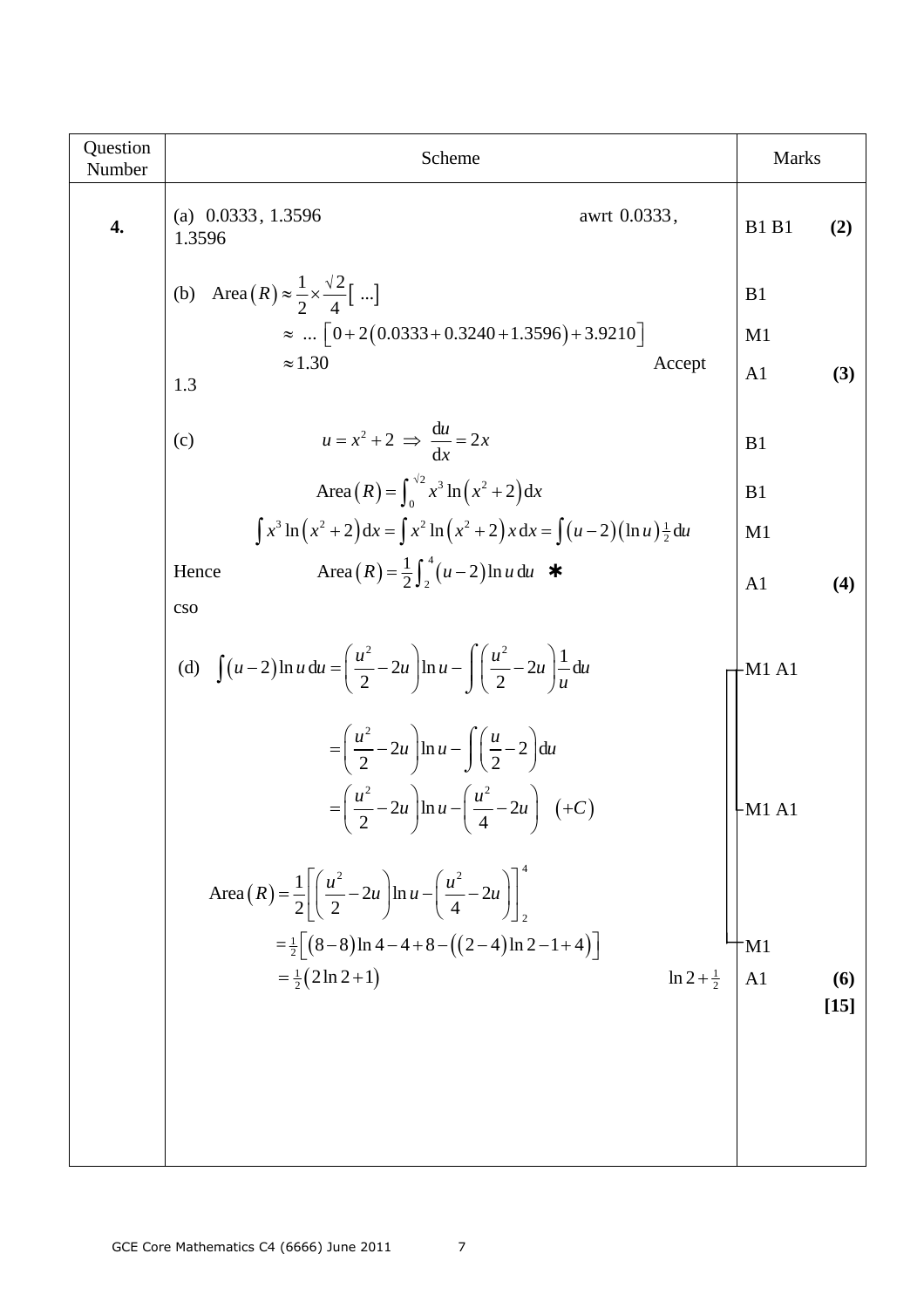| Question<br>Number |              | Scheme                                                                            |                                                                                | Marks                               |       |
|--------------------|--------------|-----------------------------------------------------------------------------------|--------------------------------------------------------------------------------|-------------------------------------|-------|
| 5.                 |              | $rac{1}{y} \frac{dy}{dx} = $<br>$\ldots = 2 \ln x + 2x \left(\frac{1}{x}\right)$  |                                                                                | B1<br>M <sub>1</sub> A <sub>1</sub> |       |
|                    | At $x=2$ ,   | $\ln y = 2(2) \ln 2$                                                              |                                                                                |                                     |       |
|                    | leading to   | $y = 16$                                                                          | Accept $y = e^{4\ln 2}$ $\left  \begin{array}{c} M1 \\ A1 \end{array} \right $ |                                     |       |
|                    | At $(2, 16)$ | $\frac{1}{16}\frac{dy}{dx} = 2\ln 2 + 2$<br>$\frac{dy}{dx} = 16(2 + 2\ln 2)$      |                                                                                | M1<br>A1                            | (7)   |
|                    |              |                                                                                   |                                                                                |                                     |       |
|                    | Alternative  | $y = e^{2x \ln x}$                                                                |                                                                                | B1                                  | $[7]$ |
|                    |              | $\frac{d}{dx}(2x \ln x) = 2 \ln x + 2x\left(\frac{1}{x}\right)$                   |                                                                                | M1 A1                               |       |
|                    |              | $\frac{dy}{dx} = \left(2 \ln x + 2x \left(\frac{1}{x}\right)\right) e^{2x \ln x}$ |                                                                                | M1 A1                               |       |
|                    | At $x=2$ ,   | $\frac{dy}{dx} = (2 \ln 2 + 2) e^{4 \ln 2}$                                       |                                                                                | M1                                  |       |
|                    |              | $=16(2+2\ln 2)$                                                                   |                                                                                | A <sub>1</sub>                      | (7)   |
|                    |              |                                                                                   |                                                                                |                                     |       |
|                    |              |                                                                                   |                                                                                |                                     |       |
|                    |              |                                                                                   |                                                                                |                                     |       |
|                    |              |                                                                                   |                                                                                |                                     |       |
|                    |              |                                                                                   |                                                                                |                                     |       |
|                    |              |                                                                                   |                                                                                |                                     |       |
|                    |              |                                                                                   |                                                                                |                                     |       |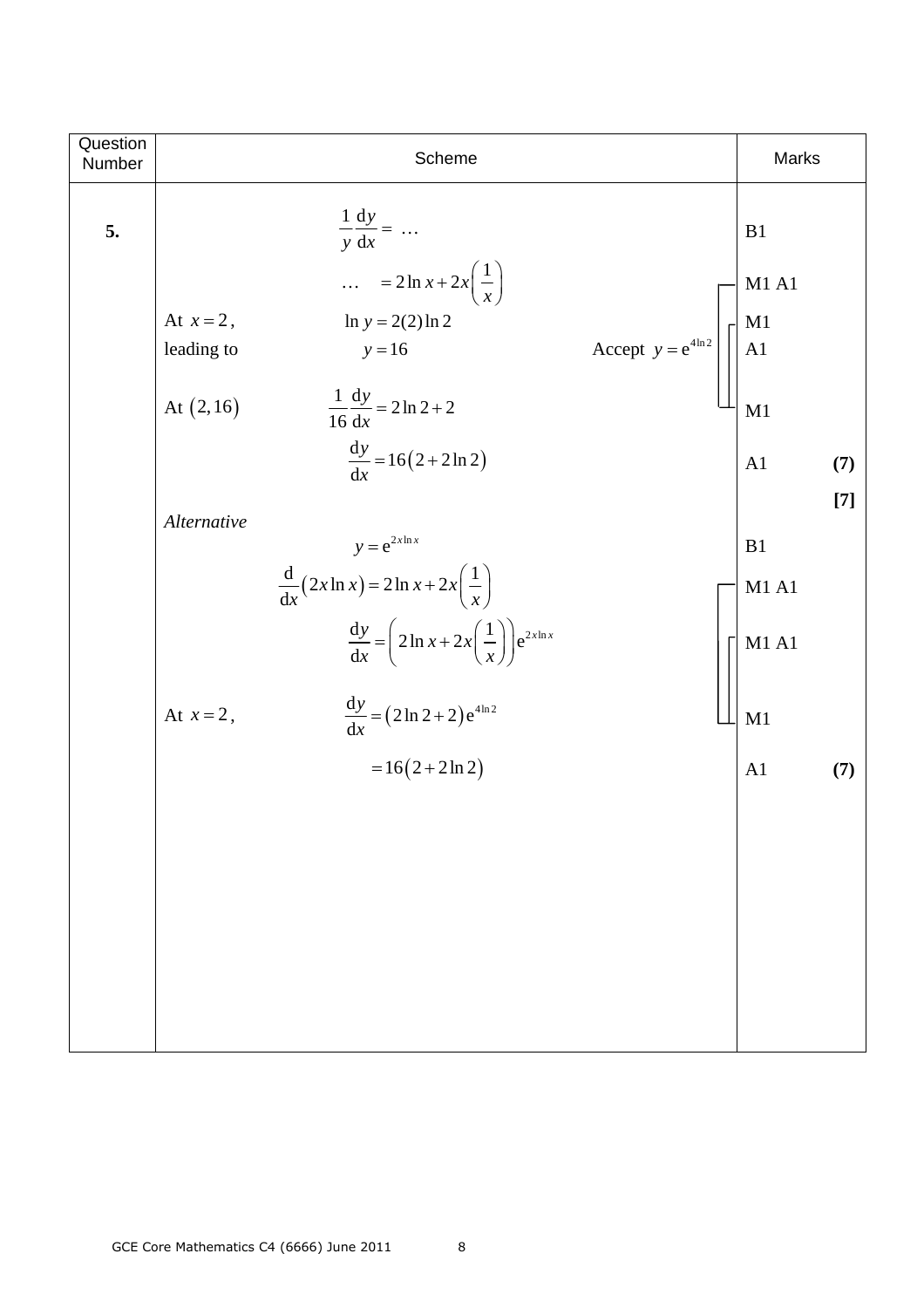| Question<br>Number | Scheme                                                                                                                                                                                                                                                                                                                                                                                                                                                                                                                                                    | <b>Marks</b>                          |  |
|--------------------|-----------------------------------------------------------------------------------------------------------------------------------------------------------------------------------------------------------------------------------------------------------------------------------------------------------------------------------------------------------------------------------------------------------------------------------------------------------------------------------------------------------------------------------------------------------|---------------------------------------|--|
| 6.                 | <b>i</b> : $6 - \lambda = -5 + 2\mu$<br>(a)<br><b>j:</b> $-3+2\lambda = 15-3\mu$<br>Any two equations<br>leading to $\lambda = 3$ , $\mu = 4$<br>$\mathbf{r} = \begin{pmatrix} 6 \\ -3 \\ 2 \end{pmatrix} + 3 \begin{pmatrix} -1 \\ 2 \\ 3 \end{pmatrix} = \begin{pmatrix} 3 \\ 3 \\ 7 \end{pmatrix}$ or $\mathbf{r} = \begin{pmatrix} -5 \\ 15 \\ 3 \end{pmatrix} + 4 \begin{pmatrix} 2 \\ -3 \\ 1 \end{pmatrix} = \begin{pmatrix} 3 \\ 3 \\ 7 \end{pmatrix}$<br><b>k:</b> LHS = $-2+3(3) = 7$ , RHS = $3+4(1) = 7$<br>$(As LHS = RHS, lines intersect)$ | M1<br>M1A1<br>M1A1<br>B1<br>(6)       |  |
|                    | Alternatively for B1, showing that $\lambda = 3$ and $\mu = 4$ both give $3$                                                                                                                                                                                                                                                                                                                                                                                                                                                                              |                                       |  |
|                    | (b) $\begin{bmatrix} -1 \\ 2 \\ 2 \end{bmatrix}$ $\begin{bmatrix} 2 \\ -3 \\ 1 \end{bmatrix}$ = -2-6+3= $\sqrt{14}\sqrt{14}\cos\theta$ ( $\theta \approx 110.92^{\circ}$ )<br>Acute angle is $69.1^{\circ}$<br>awrt 69.1                                                                                                                                                                                                                                                                                                                                  | M1A1<br>A <sub>1</sub><br>(3)         |  |
|                    | (c) $\mathbf{r} = \begin{pmatrix} 6 \\ -3 \\ 2 \end{pmatrix} + 1 \begin{pmatrix} -1 \\ 2 \\ 2 \end{pmatrix} = \begin{pmatrix} 5 \\ -1 \\ 1 \end{pmatrix}$ $\qquad \Rightarrow B \text{ lies on } l_1$                                                                                                                                                                                                                                                                                                                                                     | (1)<br>B1                             |  |
|                    | (d) Let <i>d</i> be shortest distance from <i>B</i> to $l_2$<br>$\overline{d}$<br>ulus $AB = \begin{pmatrix} 5 \\ -1 \\ 1 \end{pmatrix} - \begin{pmatrix} 3 \\ 3 \\ 7 \end{pmatrix} = \begin{pmatrix} 2 \\ -4 \\ -6 \end{pmatrix}$<br>$A \diagup \theta$<br>$\overline{l}_2$                                                                                                                                                                                                                                                                              | M <sub>1</sub>                        |  |
|                    | $\left  \stackrel{\text{ULUL}}{AB} \right  = \sqrt{2^2 + (-4)^2 + (-6)^2} = \sqrt{56}$<br>awrt 7.5                                                                                                                                                                                                                                                                                                                                                                                                                                                        | A <sub>1</sub>                        |  |
|                    | $\frac{d}{\sqrt{56}} = \sin \theta$<br>$d = \sqrt{56} \sin 69.1^{\circ} \approx 6.99$<br>awrt 6.99                                                                                                                                                                                                                                                                                                                                                                                                                                                        | M1<br>A <sub>1</sub><br>(4)<br>$[14]$ |  |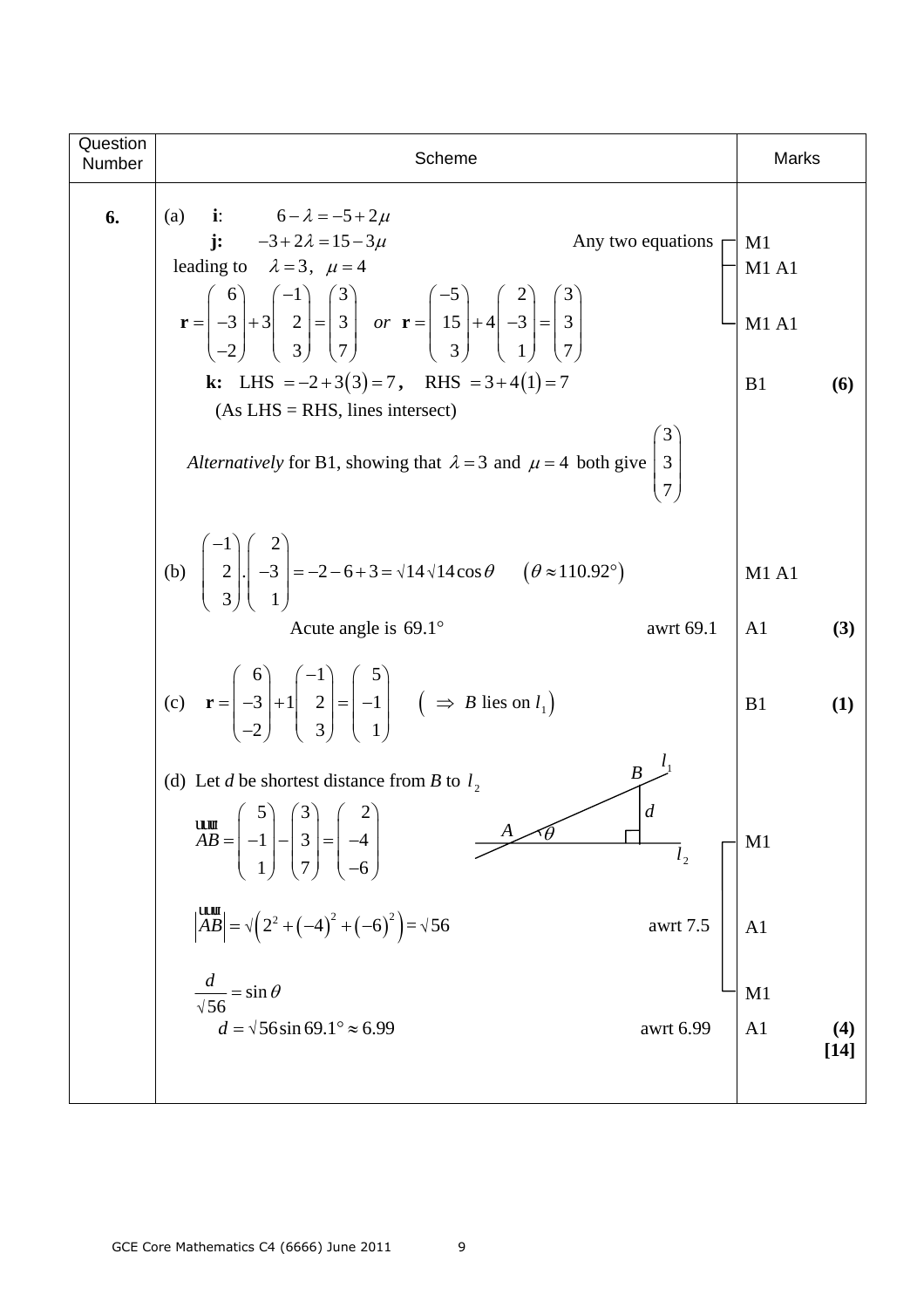| Question<br>Number | Scheme                                                                                                                                                                                                                                                                                                                                                                                                      |                | <b>Marks</b>                             |               |
|--------------------|-------------------------------------------------------------------------------------------------------------------------------------------------------------------------------------------------------------------------------------------------------------------------------------------------------------------------------------------------------------------------------------------------------------|----------------|------------------------------------------|---------------|
| 7.                 | $\tan \theta = \sqrt{3}$ or $\sin \theta = \frac{\sqrt{3}}{2}$<br>(a)<br>$\theta = \frac{\pi}{2}$                                                                                                                                                                                                                                                                                                           | awrt 1.05      | M1<br>A <sub>1</sub>                     | (2)           |
|                    | $\frac{dx}{d\theta} = \sec^2 \theta, \frac{dy}{d\theta} = \cos \theta$<br>(b)<br>$\frac{dy}{dx} = \frac{\cos \theta}{\sec^2 \theta} \quad (=\cos^3 \theta)$                                                                                                                                                                                                                                                 |                | M1 A1                                    |               |
|                    | $m = \cos^3\left(\frac{\pi}{3}\right) = \frac{1}{8}$<br>At $P$ ,                                                                                                                                                                                                                                                                                                                                            | Can be implied | A <sub>1</sub>                           |               |
|                    | Using $mm' = -1$ , $m' = -8$<br>$y - \frac{1}{2}\sqrt{3} = -8(x - \sqrt{3})$<br>For normal<br>At Q, $y = 0$ $-\frac{1}{2}\sqrt{3} = -8(x - \sqrt{3})$                                                                                                                                                                                                                                                       |                | M1<br>M1                                 |               |
|                    | $x = \frac{17}{16} \sqrt{3}$<br>$(k = \frac{17}{16})$<br>leading to                                                                                                                                                                                                                                                                                                                                         | 1.0625         | A <sub>1</sub>                           | (6)           |
|                    | (c) $\int y^2 dx = \int y^2 \frac{dx}{d\theta} d\theta = \int \sin^2 \theta \sec^2 \theta d\theta$<br>$=\int \tan^2\theta \, d\theta$<br>$= \int (sec^2 \theta - 1) d\theta$<br>$=$ tan $\theta - \theta$ $(+C)$<br>$V = \pi \int_{0}^{\frac{\pi}{3}} y^2 dx = \left[ \tan \theta - \theta \right]_{0}^{\frac{\pi}{3}} = \pi \left[ \left( \sqrt{3} - \frac{\pi}{3} \right) - \left( 0 - 0 \right) \right]$ |                | M1A1<br>A1<br>M1<br>A <sub>1</sub><br>M1 |               |
|                    | $= \sqrt{3\pi - \frac{1}{3}\pi^2}$ $(p=1, q=-\frac{1}{3})$                                                                                                                                                                                                                                                                                                                                                  |                | A <sub>1</sub>                           | (7)<br>$[15]$ |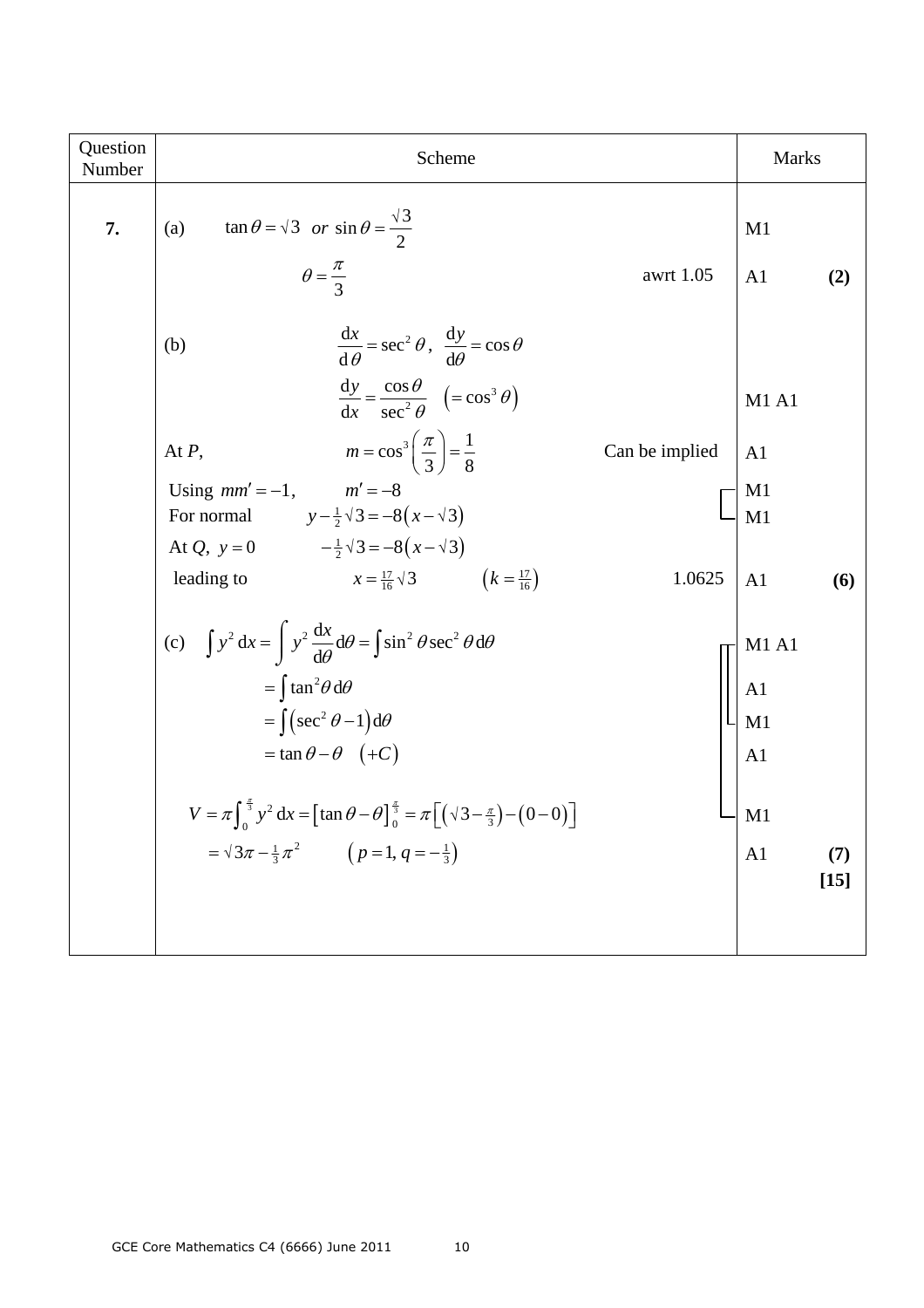| Question<br>Number | Scheme                                                                                                                                        | Marks                 |  |
|--------------------|-----------------------------------------------------------------------------------------------------------------------------------------------|-----------------------|--|
| 8.                 | (a) $\int (4y+3)^{-\frac{1}{2}} dx = \frac{(4y+3)^{\frac{1}{2}}}{(4)(\frac{1}{2})}$ (+C)<br>$\left(=\frac{1}{2}(4y+3)^{\frac{1}{2}}+C\right)$ | M1 A1<br>(2)          |  |
|                    | $\int \frac{1}{\sqrt{4y+3}} dy = \int \frac{1}{x^2} dx$<br>(b)<br>$\int (4y+3)^{-\frac{1}{2}} dy = \int x^{-2} dx$                            | B1                    |  |
|                    | $\frac{1}{2}(4y+3)^{\frac{1}{2}} = -\frac{1}{x}$ (+C)                                                                                         | M1                    |  |
|                    | Using $(-2, 1.5)$ $\frac{1}{2}(4 \times 1.5 + 3)^{\frac{1}{2}} = -\frac{1}{2} + C$<br>$C=1$<br>leading to                                     | M1<br>A <sub>1</sub>  |  |
|                    | $\frac{1}{2}(4y+3)^{\frac{1}{2}} = -\frac{1}{x} + 1$<br>$(4y+3)^{\frac{1}{2}} = 2 - \frac{2}{x}$                                              | M1                    |  |
|                    | $y = \frac{1}{4} \left( 2 - \frac{2}{x} \right)^2 - \frac{3}{4}$<br>or equivalent                                                             | A <sub>1</sub><br>(6) |  |
|                    |                                                                                                                                               | [8]                   |  |
|                    |                                                                                                                                               |                       |  |
|                    |                                                                                                                                               |                       |  |
|                    |                                                                                                                                               |                       |  |